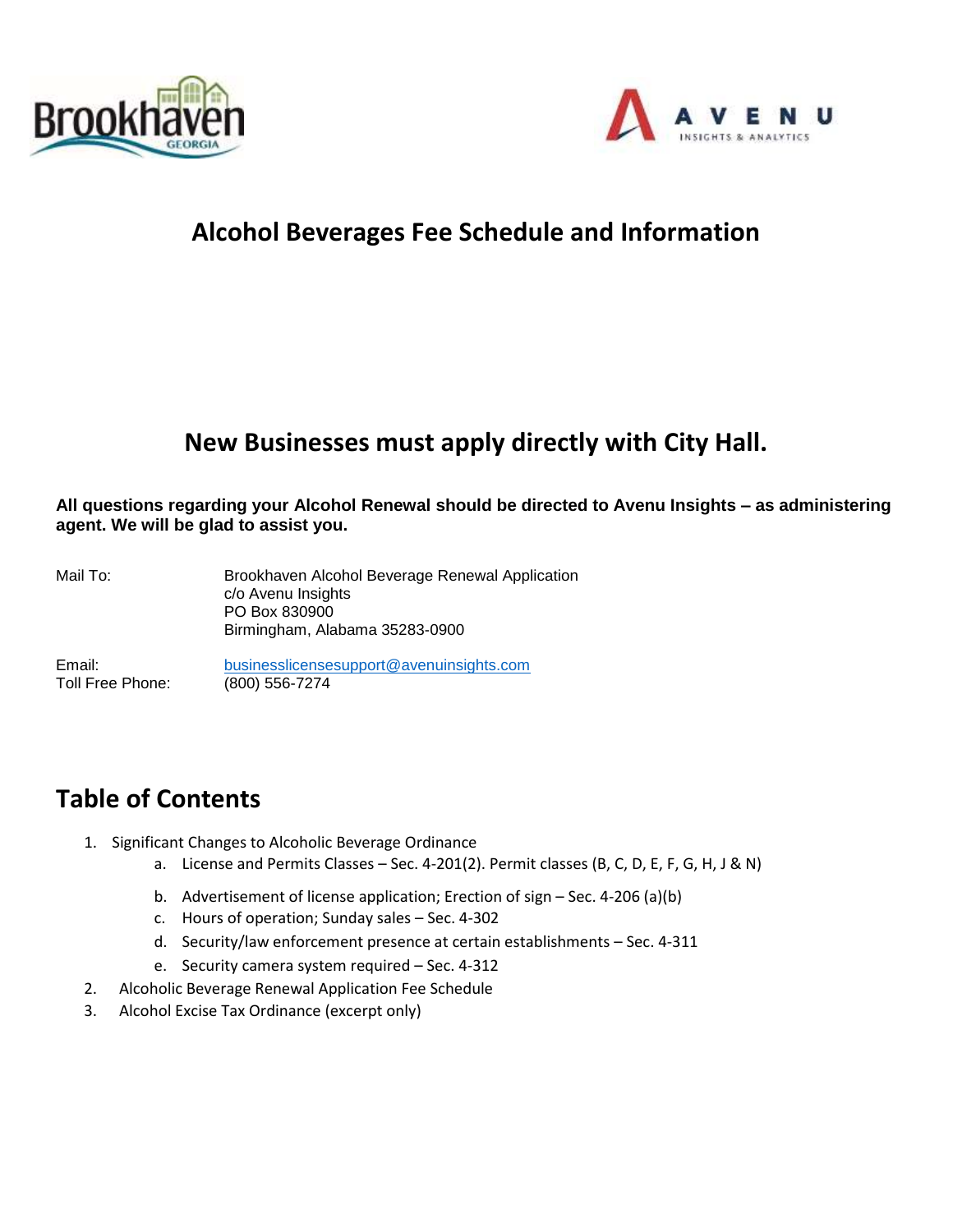# **Significant Changes to Alcoholic Beverage Ordinance**

Businesses of the City of Brookhaven need to be aware of the following changes:

### **License and Permits Classes – Sec. 4-201(2). Permit classes (B, C, D, E, F, G, H, J & N)**

- o The following licenses and permits, or any combination thereof, may be issued pursuant to this article; provided, however, that such combination is not prohibited by Title 3 of the O.C.G.A.
- o Manufacturer (1-3), Retail Dealer(C.O.P.) (1-3), Retail Package Store, Ancillary Retail Package (Tasting), Wholesaler, Complimentary Services, Grocery Store, Underage Permit, and Temporary Alcohol License
- **Application for licenses; applicant; contents of application – Sec. 4-203(d)(3-5)**
- o Proof of financial responsibility Dram Shop Insurance
- Applicants seeking a Class A, C, G or H alcohol beverage license shall file with their application a certificate of liquor liability insurance; providing an annual aggregate policy limit for dram shop insurance of not less than \$1,000,000 per policy year
- o Proof of financial responsibility General liability insurance
- Applicants seeking a Class A, B (to the extent the applicant offers or intends to offer tastings as defined in this article), C, D, E, G, or H alcoholic beverage license shall file with their application a certificate of liability insurance; providing at least \$1,000,000 in commercial general liability insurance coverage.
- o Public safety plan
- Class C licensees that operate or intend to operate establishments where persons under the age of 21 are not permitted and Class J licensees shall prepare and submit with their application a written public safety plan which shall be subject to the approval of the chief of the City of Brookhaven Police Department or their designee prior to the issuance of any alcoholic beverage license.

### **Advertisement of license application; Erection of sign – Sec. 4-206 (a)(b)**

- o Advertisement of license application required
- Upon applying to the city for a license to manufacture, distribute, dispense or sell alcoholic beverages, the applicant must post an advertisement of license application on the premises for which the license is sought
- o Sign requirements
- The sign shall have a minimum size of 93 square inches and shall specify the nature of the license being requested
- The sign shall be posted on the premises in a conspicuous place which is observable by pedestrian and vehicle traffic passing such location for at least 14 days.
- Sign Shall not be removed until the applicant receives or is denied a license

### **Hours of operation; Sunday sales – Sec. 4-302**

- o *Hours of sale and operation for on-premises consumption licenses.* Alcoholic beverages shall be sold and delivered to the customer for consumption on the premises only during the following hours:
- Monday through Saturday hours are from 9:00 a.m. until 2:00 a.m. of the following day.
- Sunday hours are from 12:30 p.m. until 11:59 p.m.
- Sales during all other hours are prohibited. There shall be no consumption on the premises after prohibited hours have been in effect for thirty (30) minutes. All licensed establishments must close their premises to the public and clear their premises of patrons by 2:30 a.m. Tuesday through Sunday and 12:30 a.m. Monday and shall not reopen to the public until 9:00 a.m. or thereafter. These times and rules also apply to the section or area of a Grocery Store in which sales for consumption on premises occur.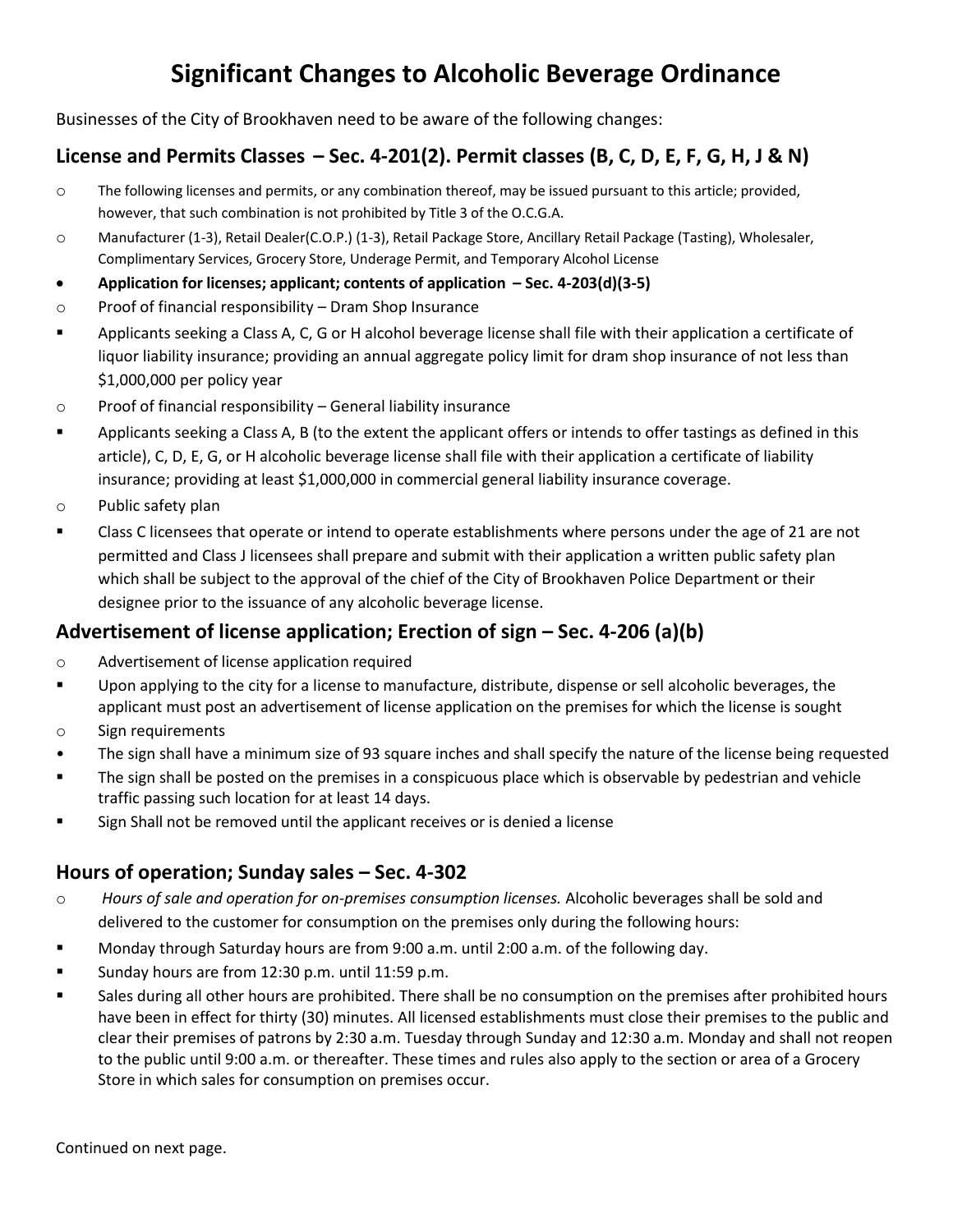- o *Establishments that qualify for Sunday sales. H*olders of a Class C or Class H License qualify for Sunday sales of alcoholic beverages.
- o *Sunday sales – certain exceptions.* Permitted hours of sale and operation for on-premises consumption shall be extended to match Monday through Saturday hours for establishments that are otherwise eligible for Sunday sales when the following days or events occur on a Sunday: New Year's Day, NFL's Super Bowl; the Sunday before the Martin Luther King Federal Holiday; March 17 (St. Patrick's Day); May 5 (Cinco de Mayo); the Sunday before the Memorial Day Holiday; July 4 (Independence Day); Sunday before the Labor Day Holiday; October 31 (Halloween); and December 31 (New Year's Eve). This section does not allow Sunday sales at establishments that do not qualify for Sunday sales.
- o *Hours of sale and operation for off-premises consumption licenses.* Retailers may engage in the sale of alcoholic beverages only during the following hours:
- Monday through Saturday hours are from 8:00 a.m. to 12:00 a.m. midnight.
- Sunday hours are from 12:30 p.m. to 11:30 p.m.
- Licensees may open their establishments for the sale of alcoholic beverages on any election day, except within 200 yards of any polling place.

### **Security/law enforcement presence at certain establishments – Sec. 4-311**

- o *Interior and exterior security personnel required.* All entertainment venues shall provide interior and exterior security personnel of a number equaling one (1) licensed security guard per each occupancy level of fifty (50) occupants or any portion thereof or as determined, with cause, by the chief of police or their designee. Security personnel must be properly licensed by the State of Georgia. Entertainment venues and security personnel must provide proof of licensing upon request of law enforcement.
- o *Off-duty law enforcement officers required.*
- In addition to the interior and exterior licensed security personnel required in subsection (a), all entertainment venues shall, at their expense, provide at least the required minimum number of off-duty law enforcement officers as determined by the chief of police or their designee. The chief of police or their designee may periodically review and adjust its recommendation as to the required staffing of off-duty officers, based on the availability of off-duty officers and current security conditions at the entertainment venue and within its vicinity.
- Such off-duty officers shall commence service at 10:00 p.m. or as designated by the chief of police or their designee each evening the entertainment venue is open to the public later than 10:00 p.m. and ending one (1) hour after closing of said entertainment venue or as designated by the chief of police or their designee.
- Entertainment venues are required to employ a minimum of two (2) off-duty law enforcement officers. For entertainment venues with a maximum capacity that exceeds one hundred fifty (150) persons, one (1) additional off-duty law enforcement officer is required for each one hundred fifty (150) persons or any portion thereof exceeding the first one hundred fifty (150) persons. Maximum capacity of the premises is as stated on the certificate of occupancy.

### **Security camera system required – Sec. 4-312**

o Class C and Class D licensees and Class J permittees must install a security camera system of a type and number of cameras as approved by the chief of police. At minimum, each location must position security cameras such that each point of ingress and egress can be clearly recorded. The location of security cameras shall be approved by or determined by the chief of police or their designee. Establishments required to install a security camera system shall be responsible for the maintenance and daily check of said system and shall ensure that the system is functioning at all times when employees are present. Any and all data captured by the security camera system must be produced upon request of law enforcement.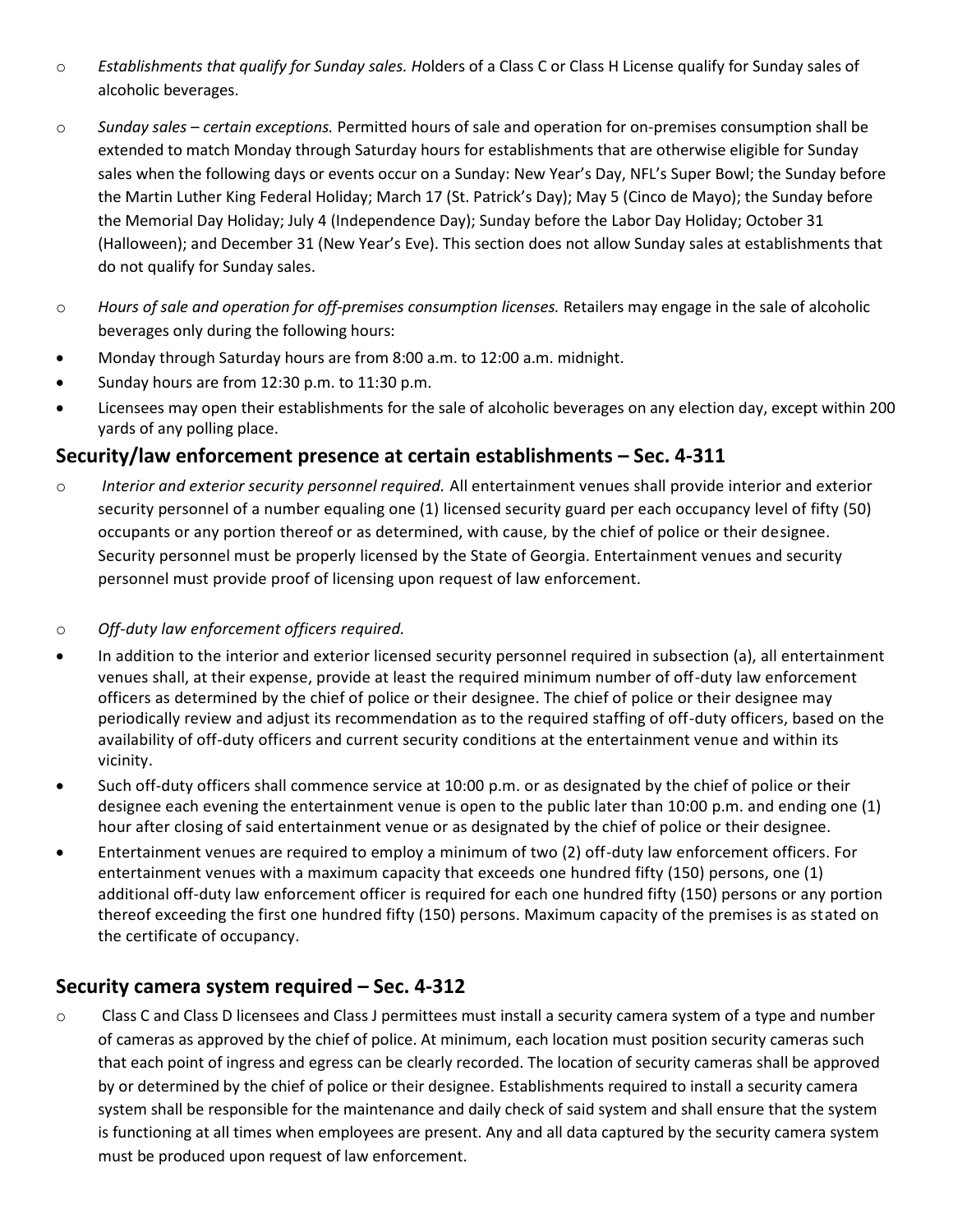# **Alcoholic Beverage Renewal Application Fee Schedule**

- **RENEWAL APPLICATIONS RECEIVED AFTER NOVEMBER 30, 2018 SHALL BE ASSESSED A 10% LATE FILING PENALTY FEE, IN ADDITION TO A 1% LATE FILING INTEREST FEE.**
- **NO RENEWAL LICENSE SHALL BE GRANTED AFTER DECEMBER 31, 2018.**
- **Any application received after December 31, 2018 shall be treated as an initial application.**
- All applications for a *Package Distilled Spirits License* must be accompanied by a full and complete statement relative to any and all interest in retail liquor stores. This shall include the names and addresses of all persons possessing a legal ownership in the subject establishment. [Ch. 4 Sec, 4-59(c)].

#### **CHANGES:**

- The applicant must make the Finance Department aware of ALL changes to information provided on initial application.
- All changes for renewal applications must be submitted to Avenu.

#### **CHECK LIST**

- Completed Renewal Alcoholic Beverage License Application sworn to by applicant before notary public or other officer authorized to administer oath. [Ch. 4 Sec. 4-59(d)].
- Submit on or before **November 30, 2018**.
- Please take note of the Revised Alcohol Beverage Ordinance. Be sure to review the entire ordinance for updates and **changes**.
- Please note the specific update in **Sec. 4-203(d)** of the revised ordinance, as additional documentation may be required as a result of this update.
- Sunday Sales must be purchased at City Hall.
- All licensed businesses serving alcoholic beverages for consumption on premises must submit their monthly Alcohol Excise Tax return. See ordinance below for more details.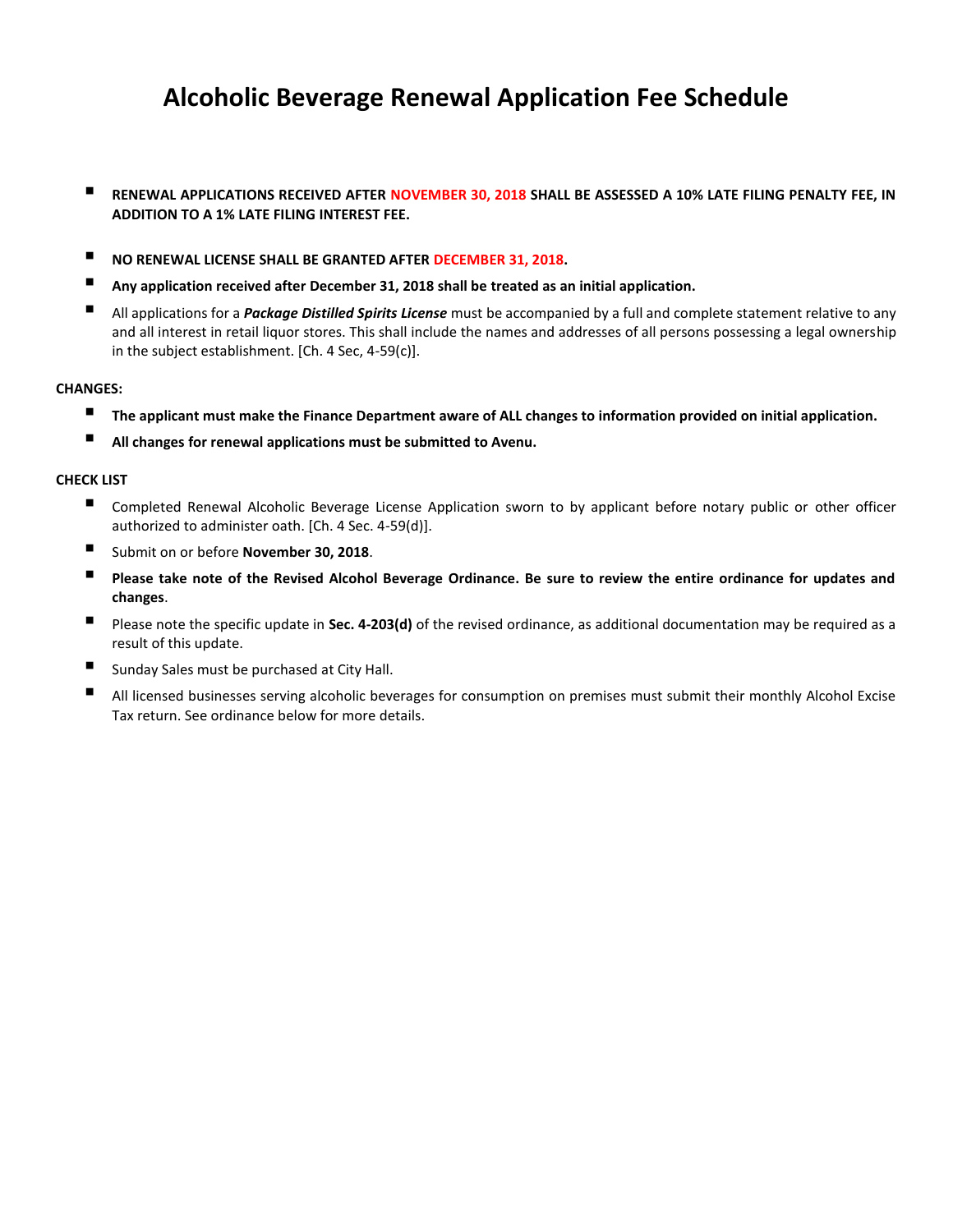|                                                          | <b>Annual Fee (s)</b>  | <b>Administrative Fee(s)</b> |
|----------------------------------------------------------|------------------------|------------------------------|
| <b>CLASS B - MANUFACTURER</b>                            |                        |                              |
| <b>Distilled Spirits</b>                                 | \$4,000.00             | \$200.00                     |
| Malt Beverage                                            | \$600.00               | \$100.00                     |
| Wine                                                     | \$600.00               | \$100.00                     |
|                                                          |                        |                              |
| <b>CLASS C - CONSUMPTION ON THE PREMISES</b>             |                        |                              |
| <b>RESTAURANT</b>                                        |                        |                              |
| Distilled Spirits, Malt Beverage & Wine                  | \$4,900.00             | \$300.00                     |
| <b>Distilled Spirits</b>                                 | \$4,000.00             | \$200.00                     |
| Malt Beverage & Wine                                     | \$900.00               | \$100.00                     |
| Malt Beverage                                            | \$600.00               | \$100.00                     |
| Wine                                                     | \$600.00               | \$100.00                     |
| Patio Permit                                             | \$50.00                |                              |
| Additional Movable Bar(s) --Must provide numbers         | \$300.00 each          |                              |
| of item                                                  |                        |                              |
| <b>Additional Fixed Bar(s)</b><br>--Must provide numbers | \$600.00 each          |                              |
| of item                                                  |                        |                              |
| Growler (Malt Beverage Only)                             | No Additional Fee      |                              |
| <b>TAVERN/PUB</b>                                        |                        |                              |
| Distilled Spirits, Malt Beverage & Wine                  | \$7,500.00             | \$300.00                     |
| <b>Distilled Spirits</b>                                 | \$6,500.00             | \$200.00                     |
| Malt Beverage & Wine                                     | \$1,000.00             | \$100.00                     |
| Malt Beverage                                            | \$700.00               | \$100.00                     |
| Wine                                                     | \$700.00               | \$100.00                     |
| Patio Permit                                             | \$50.00                |                              |
| Additional Movable Bar(s) --Must provide numbers         | \$300.00 each          |                              |
| of item                                                  |                        |                              |
| --Must provide numbers<br><b>Additional Fixed Bar(s)</b> | \$600.00 each          |                              |
| of item                                                  |                        |                              |
| Growler (Malt Beverage Only)                             | No Additional Fee      |                              |
| <b>EVENT VENUE</b>                                       |                        |                              |
| Distilled Spirits, Malt Beverage & Wine                  | $\overline{$4,900.00}$ | $\overline{$}300.00$         |
| <b>Distilled Spirits</b>                                 | \$4,000.00             | \$200.00                     |
| Malt Beverage & Wine                                     | \$900.00               | \$100.00                     |
| Malt Beverage                                            | \$600.00               | \$100.00                     |
| Wine                                                     | \$600.00               | \$100.00                     |
| <b>HOTEL/MOTEL</b>                                       |                        |                              |
| Distilled Spirits, Malt Beverage & Wine                  | \$4,900.00             | \$300.00                     |
| <b>Distilled Spirits</b>                                 | \$4,000.00             | \$200.00                     |
| Malt Beverage & Wine                                     | \$900.00               | \$100.00                     |
| Malt Beverage                                            | \$600.00               | \$100.00                     |
| Wine                                                     | \$600.00               | \$100.00                     |
| Patio Permit                                             | \$50.00                |                              |
| Additional Movable Bar(s) --Must provide numbers         | \$300.00 each          |                              |
| of item                                                  |                        |                              |
| Additional Fixed Bar(s) -- Must provide numbers of       | \$600.00 each          |                              |
| item                                                     |                        |                              |
| <b>Continued on Next Page</b>                            |                        |                              |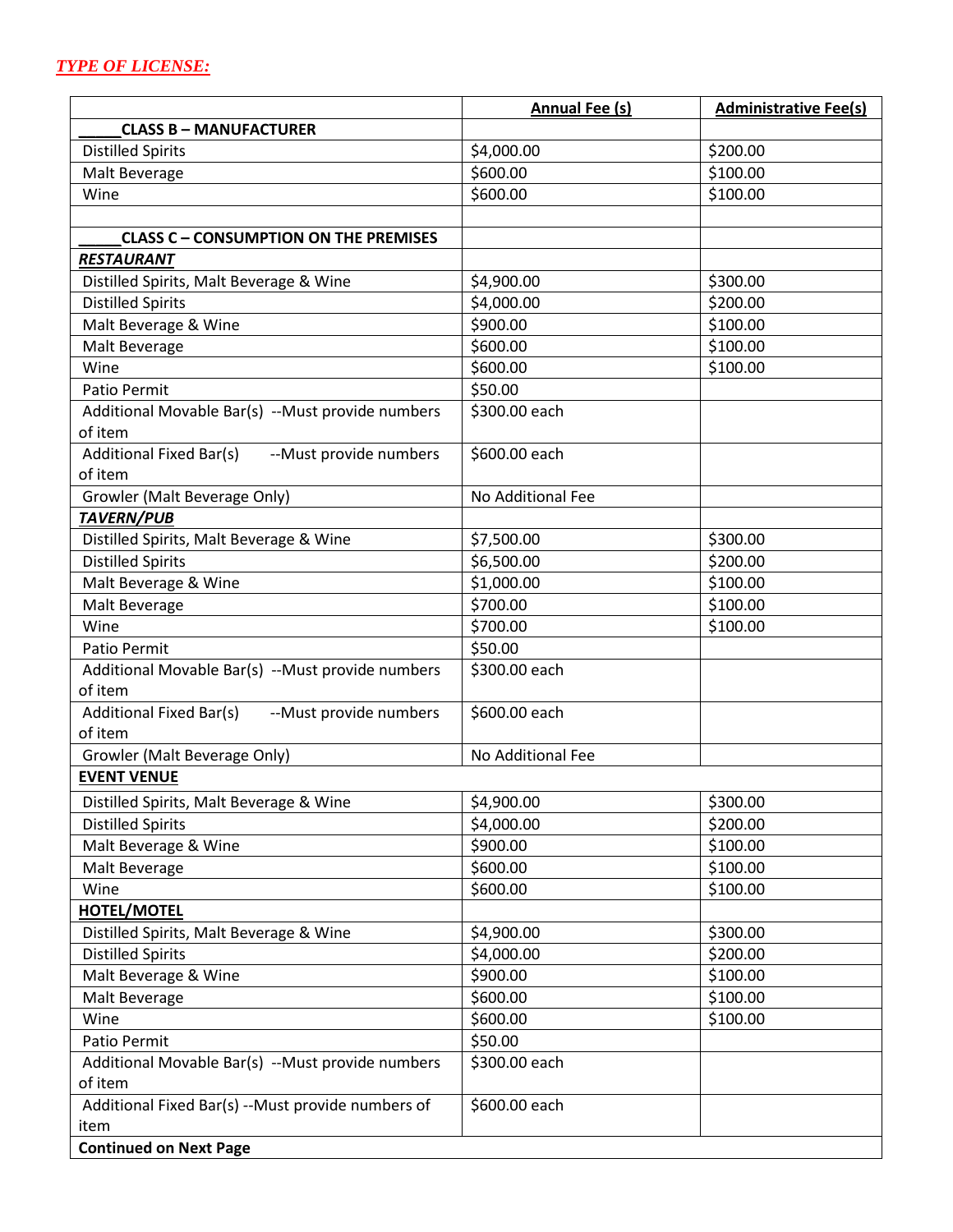| <b>CLASS C - CONSUMPTION ON THE PREMISES</b>              | <b>Annual Fee (s)</b> | <b>Administrative Fee(s)</b> |
|-----------------------------------------------------------|-----------------------|------------------------------|
| <b>SPECIALTY SHOP</b>                                     |                       |                              |
| Distilled Spirits, Malt Beverage & Wine                   | \$4,900.00            | \$300.00                     |
| <b>Distilled Spirits</b>                                  | \$4,000.00            | \$200.00                     |
| Malt Beverage & Wine                                      | \$900.00              | \$100.00                     |
| Malt Beverage                                             | \$600.00              | \$100.00                     |
| Wine                                                      | \$600.00              | \$100.00                     |
| Patio Permit                                              | \$50.00               |                              |
| Additional Movable Bar(s) --Must provide numbers          | \$300.00 each         |                              |
| of item                                                   |                       |                              |
| -- Must provide numbers<br><b>Additional Fixed Bar(s)</b> | \$600.00 each         |                              |
| of item                                                   |                       |                              |
| Growler (Malt Beverage Only)                              | No Additional Fee     |                              |
| <b>CLASS D. - PACKAGE/GROWLER</b>                         |                       |                              |
| <b>Distilled Spirits</b>                                  | \$4,000.00            | \$200.00                     |
| Malt Beverage                                             | \$600.00              | \$100.00                     |
| Wine                                                      | \$600.00              | \$100.00                     |
|                                                           |                       |                              |
| <b>CLASS E. - ANCILLARY PACKAGE</b>                       |                       |                              |
| <b>Malt Beverage Tasting</b>                              | \$75.00               | \$0.00                       |
| <b>Wine Tasting</b>                                       | \$75.00               | \$0.00                       |
|                                                           |                       |                              |
| <b>CLASS F. - WHOLESALE</b>                               |                       |                              |
| <b>Distilled Spirits</b>                                  | \$4,000.00            | \$200.00                     |
| Malt Beverage                                             | \$600.00              | \$100.00                     |
| Wine                                                      | \$600.00              | \$100.00                     |
|                                                           |                       |                              |
| <b>CLASS G. - COMPLIMENTARY SERVICE</b>                   |                       |                              |
| <b>Distilled Spirits</b>                                  | \$100.00              | \$100.00                     |
| Malt Beverage                                             | \$50.00               | \$50.00                      |
| Wine                                                      | \$50.00               | \$50.00                      |
|                                                           |                       |                              |
| <b>CLASS H. - GROCERY STORE</b>                           |                       |                              |
| <b>Distilled Spirits</b>                                  | \$4,000.00            | \$200.00                     |
| Malt Beverage                                             | \$600.00              | \$100.00                     |
| Wine                                                      | \$600.00              | \$100.00                     |